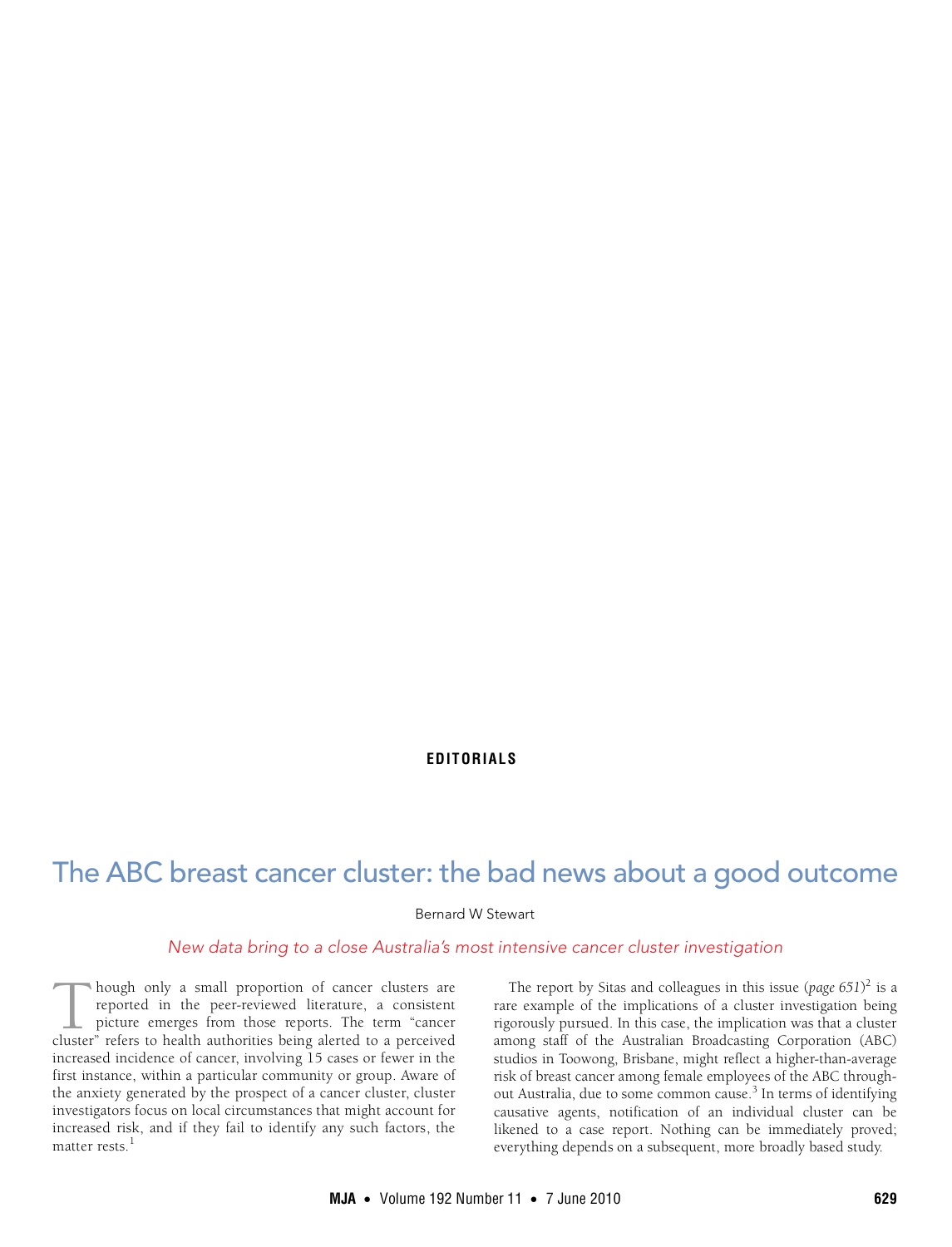

Cancer clusters, and their investigation, are distinguished from infectious disease clusters by, among other things, the longer time frame involved and the fact that cancer is the most feared disease in Australia and similar countries. Demands made in respect of cancer cluster investigations centre on whether the cluster is explicable by chance and, if not, what caused it. The Toowong cluster came to national attention via a television program entitled "One in a million", an epithet derived from the cluster investigators' initial assessment of the likelihood that the increased incidence of breast cancer might be attributable to chance.<sup>4</sup> Calculation of the probability that a cluster is attributable to chance is limited, if not precluded, by a posteriori definition of the study population — often illustrated by reference to the Texas sharpshooter who was in the habit of firing at the side of a barn, locating the bullet hole and painting a target round it.<sup>5</sup> But the community wants answers, not technicalities. In the case of Toowong, the difficulty inherent in making such a determination is illustrated by revision of the initial estimate, specified in the summary of the final report as follows:

[T]he likelihood of this event occurring by chance is about one in a million. This, however, may oversimplify the situation and, when further analyses are performed, adjustment of the P-value for implied multiple comparisons increased its estimated value to 0.04. That potentially increases the likelihood of the cluster occurring by chance to one in 25.<sup>3</sup>

Whether cluster investigations have ever revealed a new carcinogen is debated. Though vinyl chloride and diethylstilboestrol are sometimes cited in this context, the carcinogenicity of these compounds was implicated from multiple case reports involving alert physicians rather than from the perceptions of people in the affected group. Indeed, diethylstilboestrol was initially investigated because a lift malfunction in Boston resulted in a gynaecologist and a pathologist exchanging experiences.<sup>6</sup> Otherwise, increased numbers of cancer cases within communities located adjacent to pointsource pollution may implicate particular carcinogens. However, assessments of lung cancer near steelworks or smelting operations, mesothelioma near asbestos mines, thyroid cancer near a failed

reactor, or haematopoietic malignancy in the vicinity of toxic waste dumps<sup>7</sup> are readily distinguished from cluster studies, the latter being prompted by increased incidence rather than any attempt to determine whether an increase exists in light of a specific exposure. Novel exposure to carcinogens may also be investigated following spatial aggregation studies, which typically involve hundreds or thousands of cases — for example, the investigation of exposure to pesticides or other agents in relation to increased breast cancer incidence on Long Island, New York.<sup>8</sup>

Once cluster investigations are distinguished from case reports, point-source pollution investigations and spatial aggregation studies, it is arguable that clusters have rarely, if ever, resulted in the discovery of a specific cause of cancer, much less revealed a new carcinogen. Accordingly, the result of the Toowong cluster investigation was typical. In Toowong, all plausible causes of the cluster, including radiofrequency and extremely low frequency electromagnetic fields, ionising radiation and chemical contamination of the site or its water supply, were excluded.<sup>3</sup>

The findings of Sitas and colleagues<sup>2</sup> are a good outcome for women employed by the ABC, and for those who worked in Toowong specifically. The absence of increased risk of breast cancer among ABC employees Australia-wide, together with a failure to identify any agent that could account for increased risk in Toowong and the 1 in 25 probability that the situation may have arisen by chance,<sup>3</sup> mean the case is closed. However frustrating it may be, chance emerges as the most likely explanation. ABC staff at Toowong and elsewhere have no reason to be apprehensive about being at increased risk. There are no reasonable medical or scientific grounds for such women to undergo more rigorous clinical examination or more frequent mammographic screening than is recommended for women in Australia generally. These considerations critically depend on the findings of Sitas et al. $\alpha$ <sup>2</sup> Likewise, any notion that the building or site at Toowong presents a toxic hazard is now little short of absurd. Hopefully, ABC staff will be so advised.

Beyond that, however, this good news might be shouted from the top of Uluru for all the likelihood it has of reaching the wider community, whose perceptions about cancer causation now include the "one in a million" scenario. The media in Australia respond to an insatiable demand for news of unsuspected exposure to carcinogens. Overwhelmingly, reports about possible cancer causation refer to consumer products and food contamination.<sup>9</sup> Apart from a correct appreciation of carcinogens in tobacco, perceived causes of cancer range from pesticide residues in food to deodorants, from artificial sweeteners to mobile phones.<sup>7</sup> For each such agent, there exists evidence of potential harm — but the relevant risks are either vanishingly small or simply not established. Maintaining speculation about Toowong comes a recent report of another breast cancer case and related matters connected with Toowong (Box). In point of fact, more and more cases of breast cancer will occur among women who once worked at ABC Toowong, in the same way that more and more cases of breast cancer will occur among any cohort of Australian women initially identified as aged 30–50 years. Tragically, one Australian woman in nine will develop breast cancer by the age of 85 years.<sup>10</sup> About 60 cases must be anticipated within the Toowong cohort of 550, taking account of no other risk factor than being a woman in Australia. The prospect, however, is that each such case will be reported as involving another Toowong employee, fuelling anxiety about a